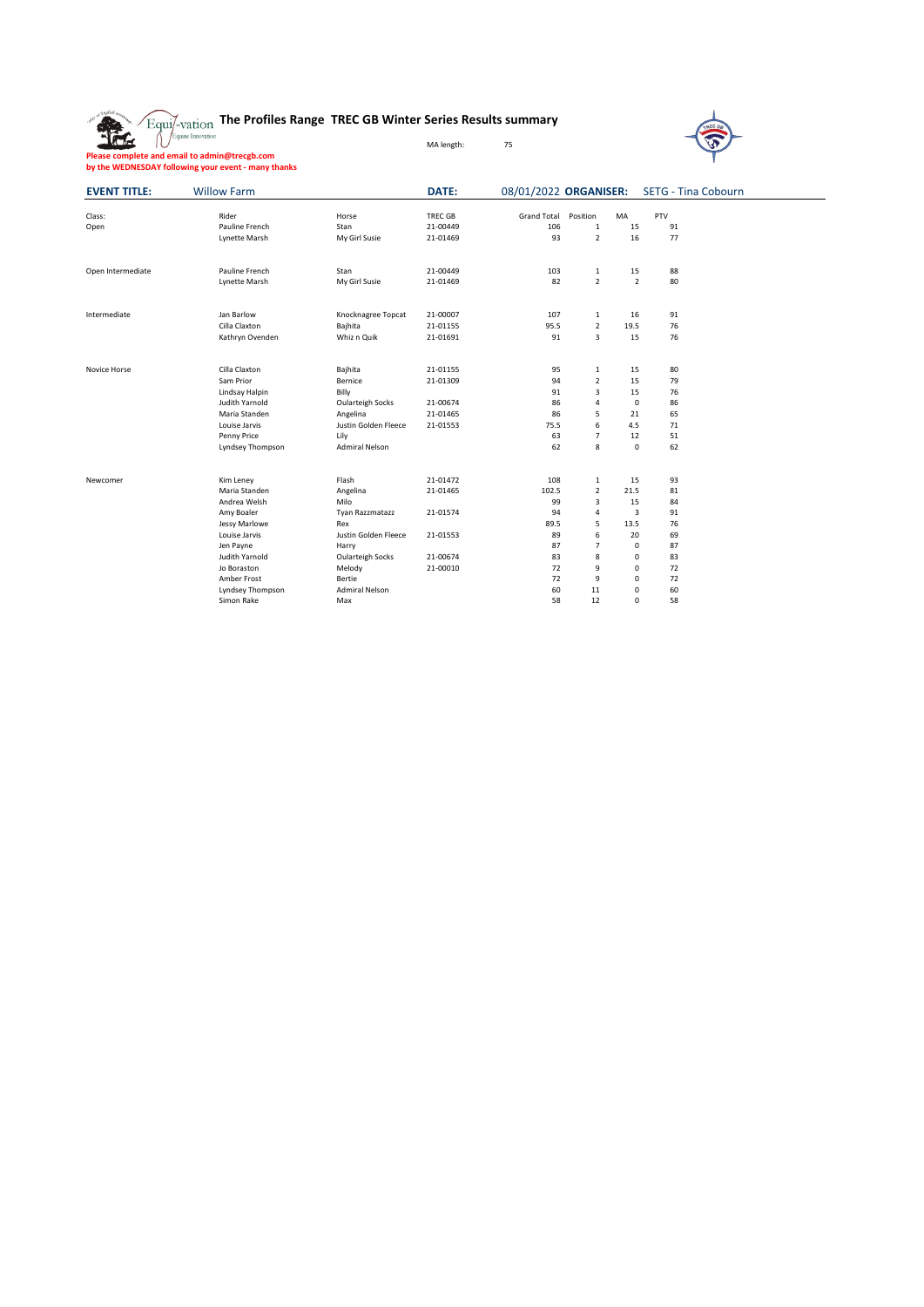|                                    | Equil-vation                            | The Profiles Range TREC GB Winter Series Class summary |              |            |                                       |                         |          |                         |                            |                            |        |      |                           | TREC GA                      |      |
|------------------------------------|-----------------------------------------|--------------------------------------------------------|--------------|------------|---------------------------------------|-------------------------|----------|-------------------------|----------------------------|----------------------------|--------|------|---------------------------|------------------------------|------|
| <b>VCIE</b><br><b>EVENT TITLE:</b> | Equine Innovation<br><b>Willow Farm</b> |                                                        | <b>DATE:</b> |            |                                       | 08/01/2022 ORGANISER:   |          |                         | <b>SETG - Tina Cobourn</b> |                            |        |      |                           |                              |      |
| <b>Class:</b>                      | <b>Open</b>                             |                                                        |              |            |                                       |                         |          |                         |                            |                            |        |      |                           |                              |      |
| <b>RIDER</b>                       | TREC GB NO                              | Bramble Tangle<br>HORSE (very important)               | Bending      | Immobility | <b>Kinhanger Steps</b><br>Road Closed | Turnabour & OH<br>Conto | Corridor | Deductions for<br>Water | circling<br>Jump           | <b>PTV</b><br><b>TOTAL</b> | CANTER | WALF | <b>MA</b><br><b>TOTAL</b> | <b>GRAND</b><br><b>TOTAL</b> | POST |
| Pauline French                     | 21-00449                                | Stan                                                   |              |            |                                       |                         |          | 10                      |                            |                            |        |      |                           | 106                          |      |
| Lynette Marsh                      | 21-01469                                | My Girl Susie                                          |              |            |                                       |                         |          |                         |                            |                            | 15     |      |                           | 93                           |      |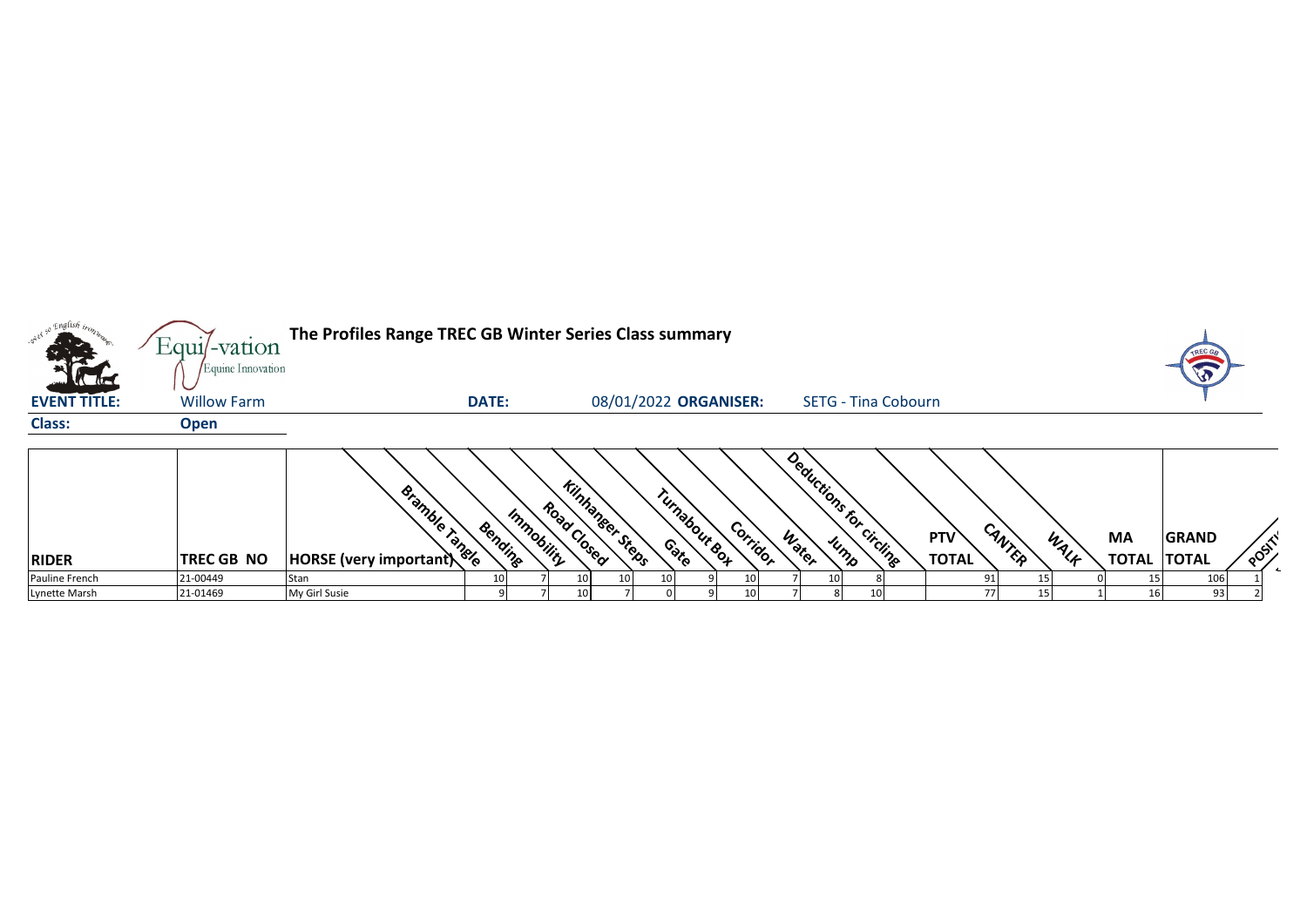| <b>.</b> or ex so<br><b>Alta</b> | $Equi$ -vation<br>Equine Innovation | The Profiles Range TREC GB Winter Series Class summary |                                      |                        |                                      |       |                            |                                      |      |                           | TREC GA                      |                                     |
|----------------------------------|-------------------------------------|--------------------------------------------------------|--------------------------------------|------------------------|--------------------------------------|-------|----------------------------|--------------------------------------|------|---------------------------|------------------------------|-------------------------------------|
| <b>EVENT TITLE:</b>              | <b>Willow Farm</b>                  | <b>DATE:</b>                                           |                                      |                        | 08/01/2022 ORGANISER:                |       | <b>SETG - Tina Cobourn</b> |                                      |      |                           |                              |                                     |
| <b>Class:</b>                    | <b>Open Intermediate</b>            |                                                        |                                      |                        |                                      |       |                            |                                      |      |                           |                              |                                     |
| <b>RIDER</b>                     | <b>TREC GB NO</b>                   | Bishback                                               | Road Closed<br>Immobility<br>Bending | <b>Kinhanger Steps</b> | Turnabour <sub>Sox</sub><br>Corridor | Water | Deductions for circling    | CANTER<br><b>PTV</b><br><b>TOTAL</b> | WALF | <b>MA</b><br><b>TOTAL</b> | <b>GRAND</b><br><b>TOTAL</b> | $\circ^{\mathcal{C}^{\mathcal{C}}}$ |
| Pauline French                   | 21-00449                            | Stan                                                   |                                      |                        | 10<br>10                             |       | 10                         | 88                                   |      |                           | 103                          |                                     |
| Lynette Marsh                    | 21-01469                            | My Girl Susie                                          |                                      |                        |                                      |       |                            | 80                                   |      |                           | 82                           |                                     |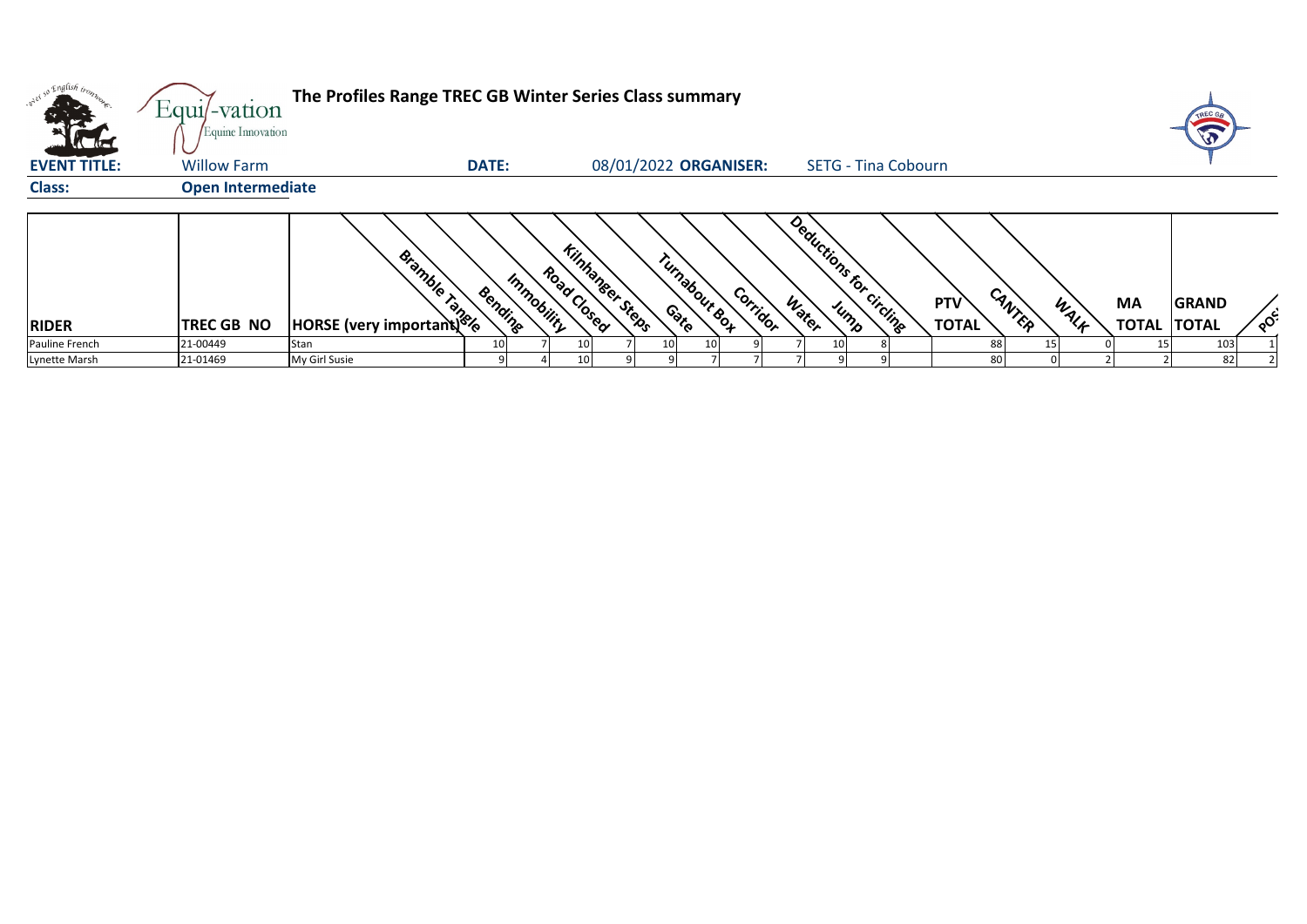|                     | Equi/-vation                            | The Profiles Range TREC GB Winter Series Class summary |              |            |                                |    |                                    |                       |    |    |                         |                            |                            |        |      |                          |              |                      |
|---------------------|-----------------------------------------|--------------------------------------------------------|--------------|------------|--------------------------------|----|------------------------------------|-----------------------|----|----|-------------------------|----------------------------|----------------------------|--------|------|--------------------------|--------------|----------------------|
| <b>EVENT TITLE:</b> | Equine Innovation<br><b>Willow Farm</b> |                                                        | <b>DATE:</b> |            |                                |    |                                    | 08/01/2022 ORGANISER: |    |    |                         | <b>SETG - Tina Cobourn</b> |                            |        |      |                          |              |                      |
| <b>Class:</b>       | <b>Intermediate</b>                     |                                                        |              |            |                                |    |                                    |                       |    |    |                         |                            |                            |        |      |                          |              |                      |
| <b>RIDER</b>        | <b>TREC GB NO</b>                       | Bishback                                               | Bending      | Immobility | Kinhaneer Steps<br>Road Closed |    | Turnabour <sub>So4</sub><br>Contro | Corridor              |    |    | Deductions for circling |                            | <b>PTV</b><br><b>TOTAL</b> | CANTER | WALK | MA<br><b>TOTAL TOTAL</b> | <b>GRAND</b> | $\circ$ <sup>c</sup> |
| Jan Barlow          | 21-00007                                | Knocknagree Topcat                                     |              |            | 10                             |    |                                    | 10 <sup>1</sup>       | 10 |    | 10 <sub>1</sub>         |                            | 91                         |        |      | 16                       | 107          |                      |
| Cilla Claxton       | 21-01155                                | Bajhita                                                |              | 10         | 10                             | 10 |                                    |                       |    | 10 |                         |                            |                            |        | 4.5  | 19.5                     | 95.5         |                      |
| Kathryn Ovenden     | 21-01691                                | Whiz n Quik                                            |              | 10         | 10                             | 10 |                                    |                       |    |    |                         |                            |                            | 15     |      | 15                       | 91           |                      |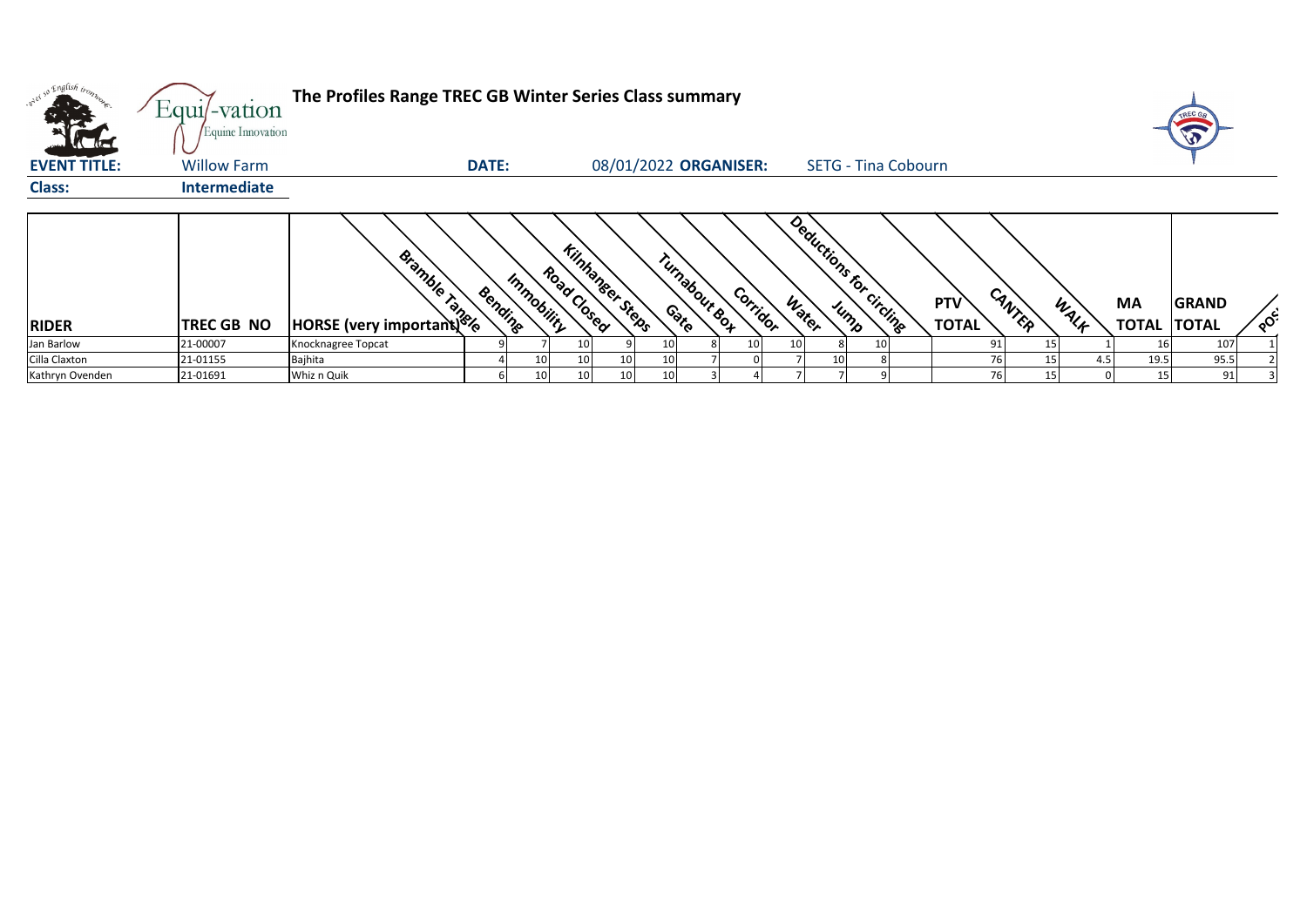| orel so English trong<br><b>Allen</b> | Equi/-vation<br>Equine Innovation | The Profiles Range TREC GB Winter Series Class summary |              |            |                                       |    |                       |          |                 |                            |    |                            |        |      |                          |              |          |
|---------------------------------------|-----------------------------------|--------------------------------------------------------|--------------|------------|---------------------------------------|----|-----------------------|----------|-----------------|----------------------------|----|----------------------------|--------|------|--------------------------|--------------|----------|
| <b>EVENT TITLE:</b>                   | <b>Willow Farm</b>                |                                                        | <b>DATE:</b> |            |                                       |    | 08/01/2022 ORGANISER: |          |                 | <b>SETG - Tina Cobourn</b> |    |                            |        |      |                          |              |          |
| <b>Class:</b>                         | <b>Novice Horse</b>               |                                                        |              |            |                                       |    |                       |          |                 |                            |    |                            |        |      |                          |              |          |
| <b>RIDER</b>                          | <b>TREC GB NO</b>                 | Bishband Reserved Bandles                              | Bending      | Immobility | <b>Kinhaneer Steps</b><br>Road Closed |    | Turnabour Box         | Corridor | Water           | Deductions for circuits    |    | <b>PTV</b><br><b>TOTAL</b> | CANTER | WALF | MA<br><b>TOTAL TOTAL</b> | <b>GRAND</b> | $80^{6}$ |
| <b>Cilla Claxton</b>                  | 21-01155                          | Bajhita                                                |              | 10         | 10                                    |    | 10                    |          | 10              | 10                         | 10 | 80                         | 15     |      | 15                       | 95           |          |
| Sam Prior                             | 21-01309                          | <b>Bernice</b>                                         | 10           |            | 10                                    | 10 |                       |          |                 |                            | 10 | 79                         | 15     |      | 15                       | 94           |          |
| <b>Lindsay Halpin</b>                 |                                   | Billy                                                  |              |            | 10                                    |    | 10                    |          | 10              |                            |    | 76                         | 15     |      | 15                       | 91           |          |
| Judith Yarnold                        | 21-00674                          | <b>Oularteigh Socks</b>                                | 10           |            | 10                                    | 10 |                       | 10       | 10              | 10                         | 10 | 86                         |        |      |                          | 86           |          |
| Maria Standen                         | 21-01465                          | Angelina                                               |              |            |                                       |    | 10                    | 10       |                 |                            | 10 | 65                         | 15     |      | 21                       | 86           |          |
| <b>Louise Jarvis</b>                  | 21-01553                          | Justin Golden Fleece                                   |              | 10         |                                       | 10 | 10                    | 10       | 10 <sup>1</sup> |                            | 10 | 71                         |        | 4.5  | 4.5                      | 75.5         |          |
| <b>Penny Price</b>                    |                                   | Lily                                                   |              |            | 10                                    |    | $\Omega$              |          |                 |                            |    | 51                         | 12     |      | 12                       | 63           |          |
| <b>Lyndsey Thompson</b>               |                                   | <b>Admiral Nelson</b>                                  | 10           |            | 10                                    |    |                       | 8        |                 |                            |    | 62                         |        |      | 0                        | 62           |          |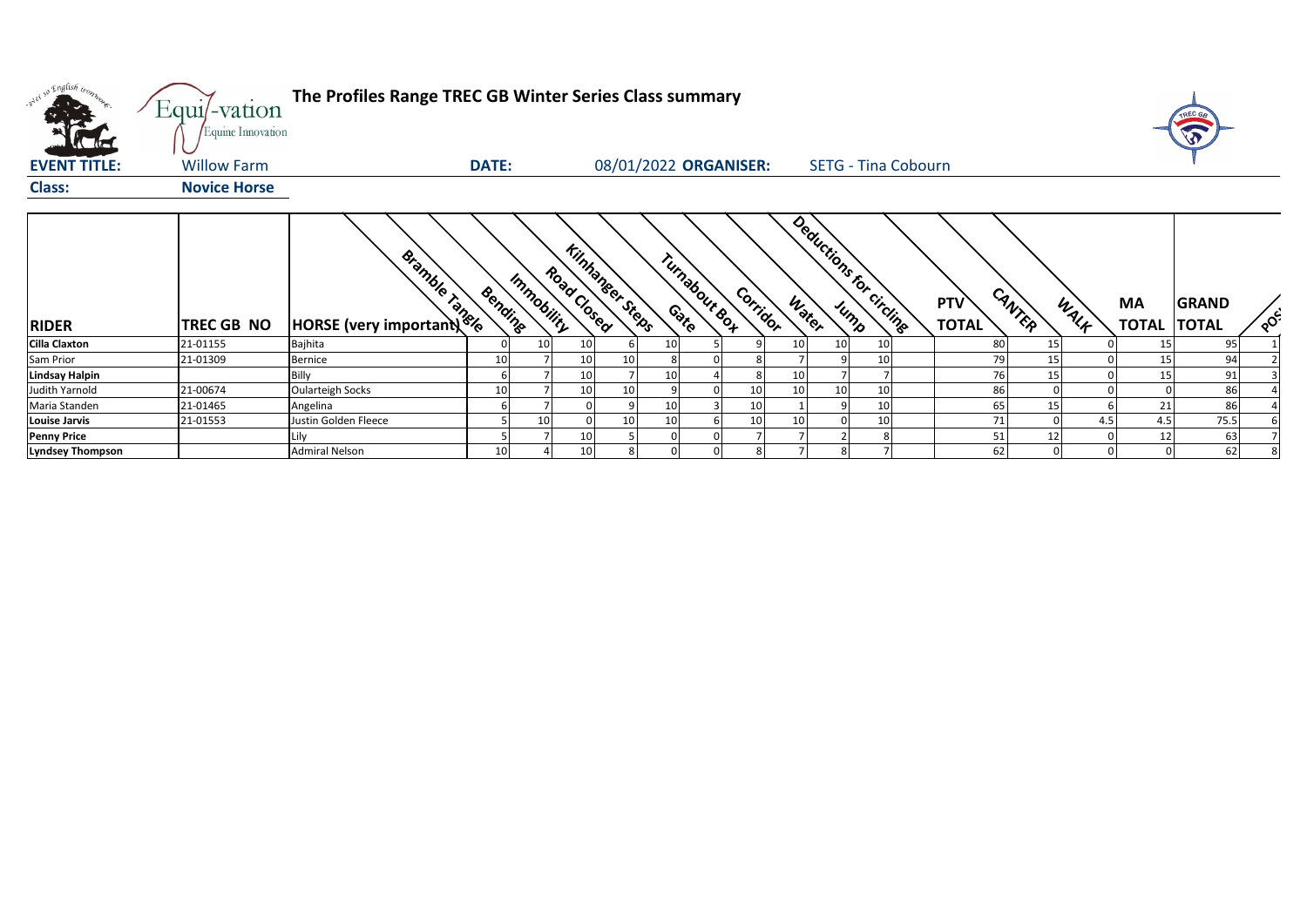| what so English trong   | Equi/-vation<br>Equine Innovation | The Profiles Range TREC GB Winter Series Class summary |              |            |                                       |    |              |              |                       |                |    |                            |                            |        |      |                           |                       |               |
|-------------------------|-----------------------------------|--------------------------------------------------------|--------------|------------|---------------------------------------|----|--------------|--------------|-----------------------|----------------|----|----------------------------|----------------------------|--------|------|---------------------------|-----------------------|---------------|
| <b>EVENT TITLE:</b>     | <b>Willow Farm</b>                |                                                        | <b>DATE:</b> |            |                                       |    |              |              | 08/01/2022 ORGANISER: |                |    | <b>SETG - Tina Cobourn</b> |                            |        |      |                           |                       |               |
| <b>Class:</b>           | <b>Newcomer</b>                   |                                                        |              |            |                                       |    |              |              |                       |                |    |                            |                            |        |      |                           |                       |               |
| <b>RIDER</b>            | TREC GB NO                        | <b>Bramble Tangle</b><br>HORSE (very important)        | Bending      | Immobility | <b>Kinhanser Steps</b><br>Road Closed |    |              | Tunabour Box | Corridor              | Water          |    | Deductions for circline    | <b>PTV</b><br><b>TOTAL</b> | CANTER | WALK | <b>MA</b><br><b>TOTAL</b> | GRAND<br><b>TOTAL</b> | $\circ^\circ$ |
| Kim Leney               | 21-01472                          | Flash                                                  | 10           |            | 10                                    | 10 |              |              |                       | 10             | 10 | 10                         | 93                         | 15     |      | 15                        | 108                   |               |
| Maria Standen           | 21-01465                          | Angelina                                               |              |            | 10                                    |    | 10           |              | 10                    | 10             |    | 10                         | 81                         | 15     | 6.5  | 21.5                      | 102.5                 |               |
| Andrea Welsh            |                                   | Milo                                                   | 10           |            | 10                                    | 10 | $\mathsf{q}$ |              |                       | $\overline{ }$ |    | 10                         | 84                         | 15     |      | 15                        | 99                    |               |
| <b>Amy Boaler</b>       | 21-01574                          | <b>Tyan Razzmatazz</b>                                 | 10           |            | 10                                    |    | 10           |              |                       | 10             | 10 | 10                         | 91                         |        |      |                           | 94                    |               |
| <b>Jessy Marlowe</b>    |                                   | Rex                                                    | 10           |            |                                       |    | 10           |              |                       |                | 10 | 10                         | 76                         | 13.5   |      | 13.5                      | 89.5                  |               |
| Louise Jarvis           | 21-01553                          | Justin Golden Fleece                                   | 10           | 10         |                                       |    | 10           |              | 10                    | 10             |    | 10                         | 69                         | 15     |      | 20                        | 89                    |               |
| Jen Payne               |                                   | Harry                                                  | 10           |            | 10                                    |    | $\mathsf{q}$ |              | 10                    |                | 10 |                            | 87                         |        |      |                           | 87                    |               |
| Judith Yarnold          | 21-00674                          | <b>Oularteigh Socks</b>                                | 10           |            |                                       | 10 | 10           |              | 10                    | 10             | 10 | 10                         | 83                         |        |      |                           | 83                    |               |
| Jo Boraston             | 21-00010                          | Melody                                                 | 10           |            | 10                                    |    | $\Omega$     |              | 10                    |                | 10 | 10                         | 72                         |        |      |                           | 72                    |               |
| Amber Frost             |                                   | <b>Bertie</b>                                          | 10           |            |                                       | 10 |              |              |                       |                | 10 | 10                         | 72                         |        |      |                           | 72                    |               |
| <b>Lyndsey Thompson</b> |                                   | <b>Admiral Nelson</b>                                  | 10           |            | 10                                    |    | $\Omega$     |              |                       |                |    |                            | 60                         |        |      |                           | 60                    | 11            |
| Simon Rake              |                                   | Max                                                    | 10           |            | 10                                    |    |              |              | 10                    |                |    |                            | 58                         |        |      |                           | 58                    | 12            |
| Amanda Glasspole        |                                   | Minnismoor Post Haste                                  |              |            | $\sqrt{ }$                            |    | $\Omega$     |              |                       |                |    |                            |                            |        |      |                           |                       | 13            |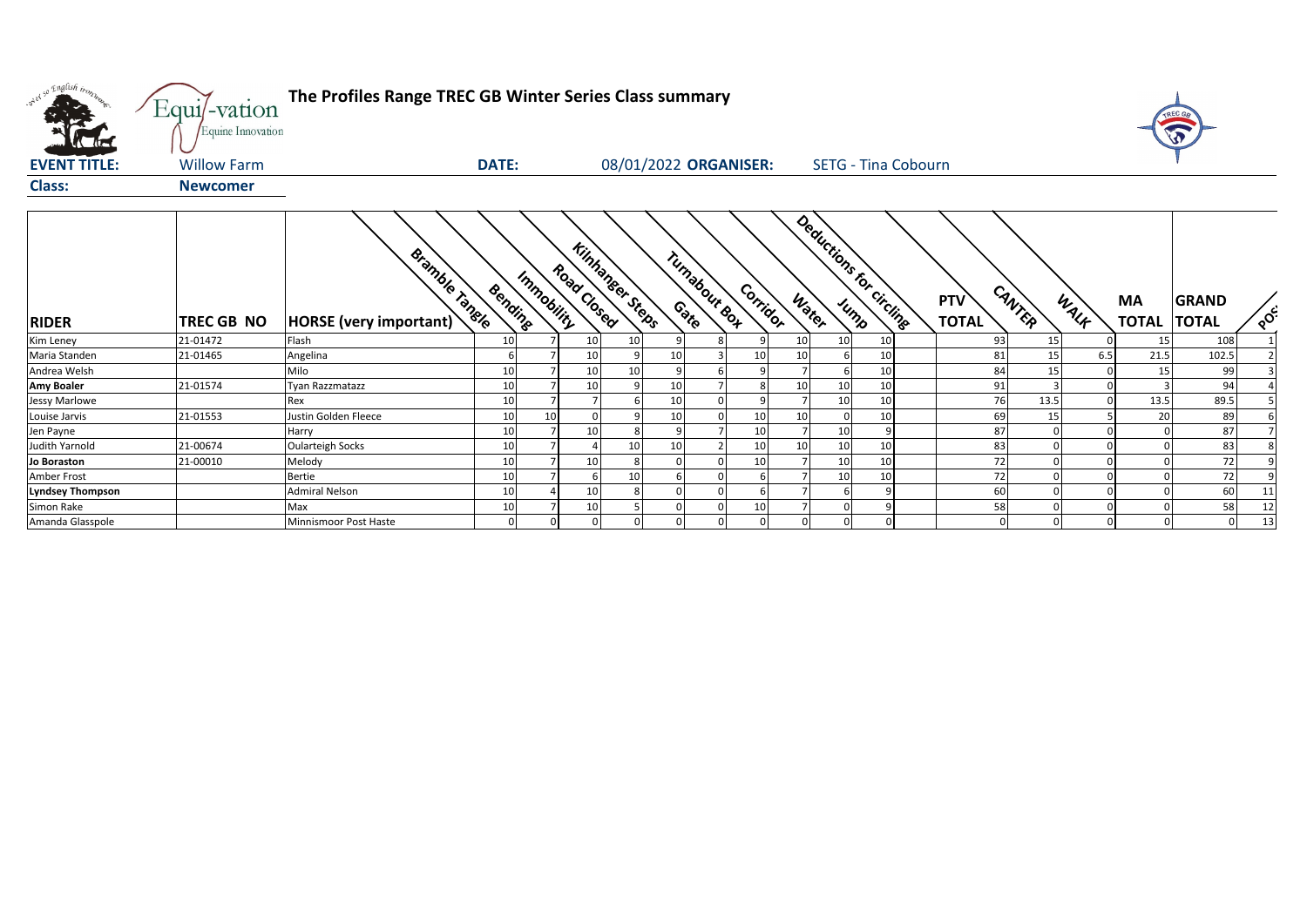| TREC GB             |                    | <b>TREC GB Winter Series Class summary</b>      |                 |            |             |                        |                         |                 |       |                            |                            |        |      | TREC GE<br>$\sqrt{3}$     |                              |         |
|---------------------|--------------------|-------------------------------------------------|-----------------|------------|-------------|------------------------|-------------------------|-----------------|-------|----------------------------|----------------------------|--------|------|---------------------------|------------------------------|---------|
| <b>EVENT TITLE:</b> | <b>Willow Farm</b> |                                                 | <b>DATE:</b>    |            |             | 08/01/2022 ORGANISER:  |                         |                 |       | <b>SETG - Tina Cobourn</b> |                            |        |      |                           |                              |         |
| <b>Class:</b>       | X1                 |                                                 |                 |            |             |                        |                         |                 |       |                            |                            |        |      |                           |                              |         |
| <b>RIDER</b>        | TREC GB NO         | <b>Bramble Tangle</b><br>HORSE (very important) | Bending         | Immobility | Road Closed | <b>Kinhanger Steps</b> | Turnabour Box<br>Contro | Corridor        | Water | Deductions for circuite    | <b>PTV</b><br><b>TOTAL</b> | CANTER | WALK | <b>MA</b><br><b>TOTAL</b> | <b>GRAND</b><br><b>TOTAL</b> | $\circ$ |
| Kay Ford            | 21-00953           | Petey                                           | 10              |            |             |                        | 10                      | 10              |       |                            | 84                         |        |      |                           | 84                           |         |
| William Green       |                    | Saffie                                          | 10              |            |             |                        | 10 <sup>1</sup><br>10   | 0.              |       | 10                         |                            | 77     |      |                           | 77                           |         |
| Emma Green          |                    | Capische                                        | 10 <sub>1</sub> | 10         |             |                        | 10                      | 10              | 10    |                            |                            | 75     |      |                           | 75                           |         |
| Keira Hicks         |                    |                                                 |                 |            |             |                        |                         | 10 <sup>1</sup> |       |                            |                            | 69     |      |                           | 69                           |         |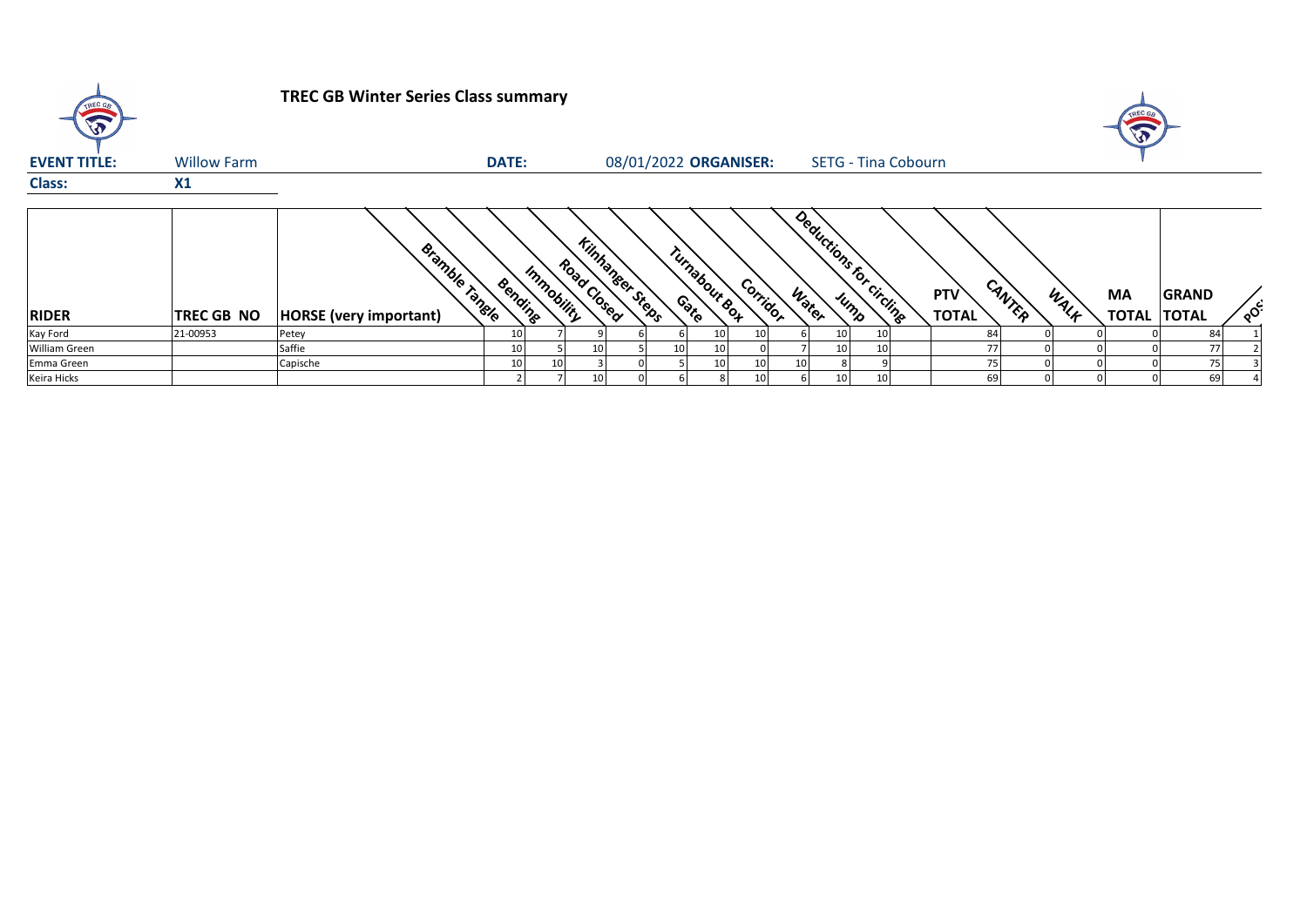| TREC GB                |                    | <b>TREC GB Winter Series Class summary</b>     |                 |                                                     |    |                       |          |          |                 |                            |                               |      |                           |                              |          |
|------------------------|--------------------|------------------------------------------------|-----------------|-----------------------------------------------------|----|-----------------------|----------|----------|-----------------|----------------------------|-------------------------------|------|---------------------------|------------------------------|----------|
| <b>EVENT TITLE:</b>    | <b>Willow Farm</b> |                                                | <b>DATE:</b>    |                                                     |    | 08/01/2022 ORGANISER: |          |          |                 | <b>SETG - Tina Cobourn</b> |                               |      |                           |                              |          |
| <b>Class:</b>          | <b>X2</b>          |                                                |                 |                                                     |    |                       |          |          |                 |                            |                               |      |                           |                              |          |
| <b>RIDER</b>           | TREC GB NO         | Bramble range<br><b>HORSE</b> (very important) | Bending         | <b>Kinhanger Steps</b><br>Road Closed<br>Immobility |    | Turnabour eos         |          | Corridor | Water           | Deductions for circling    | CANTER<br>PTV<br><b>TOTAL</b> | WALK | <b>MA</b><br><b>TOTAL</b> | <b>GRAND</b><br><b>TOTAL</b> | $\delta$ |
| Andrea Welsh           |                    | Milo                                           | 10 <sup>1</sup> | 10                                                  | 10 | 10                    | 10       | 10       | 10 <sup>1</sup> | 10 <sup>1</sup>            | 94                            |      |                           | 94                           |          |
| <b>Kim Leney</b>       | 21-01472           | Flash                                          | 10              | 10                                                  | 10 |                       | 10       | 10<br>10 | 10              | 10 <sup>1</sup>            | 93                            |      |                           | 93                           |          |
| Jen Payne              |                    | Harry                                          | 10              | 10                                                  |    | 10                    | 10       | 10       | 10              | 10                         | 90                            |      |                           | 90                           |          |
| <b>Amber Frost</b>     |                    | <b>Bertie</b>                                  | 10 <sup>1</sup> |                                                     | 10 |                       | 10       | 10       | 10              | 10                         | 89                            |      |                           | 89                           |          |
| <b>Sharon Vanstone</b> |                    | Bambi                                          | 10 <sup>1</sup> | 10                                                  |    |                       |          | 10       | 10              | 10 <sup>1</sup>            | 75                            |      |                           | 75                           |          |
| <b>Sam Prior</b>       | 21-01309           | <b>Bernice</b>                                 | 10 <sup>1</sup> | 10                                                  |    |                       |          | 10       |                 | 10 <sup>1</sup>            | 71                            |      |                           | 71                           |          |
| Jo Boraston            | 21-00010           | Melody                                         | q               | 10                                                  |    |                       | 10       |          |                 | 10 <sup>1</sup>            | 71                            |      |                           | 71                           |          |
| Linda Jermain          |                    | Egg                                            | 10 <sup>1</sup> |                                                     |    | 10                    | $\Omega$ | 10       | 10              | 10 <sup>1</sup>            | 70                            |      |                           | 70                           |          |
| <b>Tina Grafton</b>    |                    | Rupert                                         | 10 <sup>1</sup> | 10                                                  |    |                       |          | 10       | 10              |                            | 67                            |      |                           | 67                           |          |
| <b>Jessy Marlowe</b>   |                    | Rex                                            | 10 <sup>1</sup> |                                                     |    |                       | 10       | 10       |                 | 10 <sup>1</sup>            | 65                            |      |                           | 65                           | 10       |
| Keira Hicks            |                    | <b>Betty</b>                                   | 10              |                                                     |    |                       |          |          | 10              |                            | 46                            |      |                           | 46                           |          |
| Simon Rake             |                    | Max                                            | $\mathcal{L}$   | 10                                                  |    |                       |          | 10       |                 | 10 <sup>1</sup>            | 44                            |      |                           | 44                           | 12       |